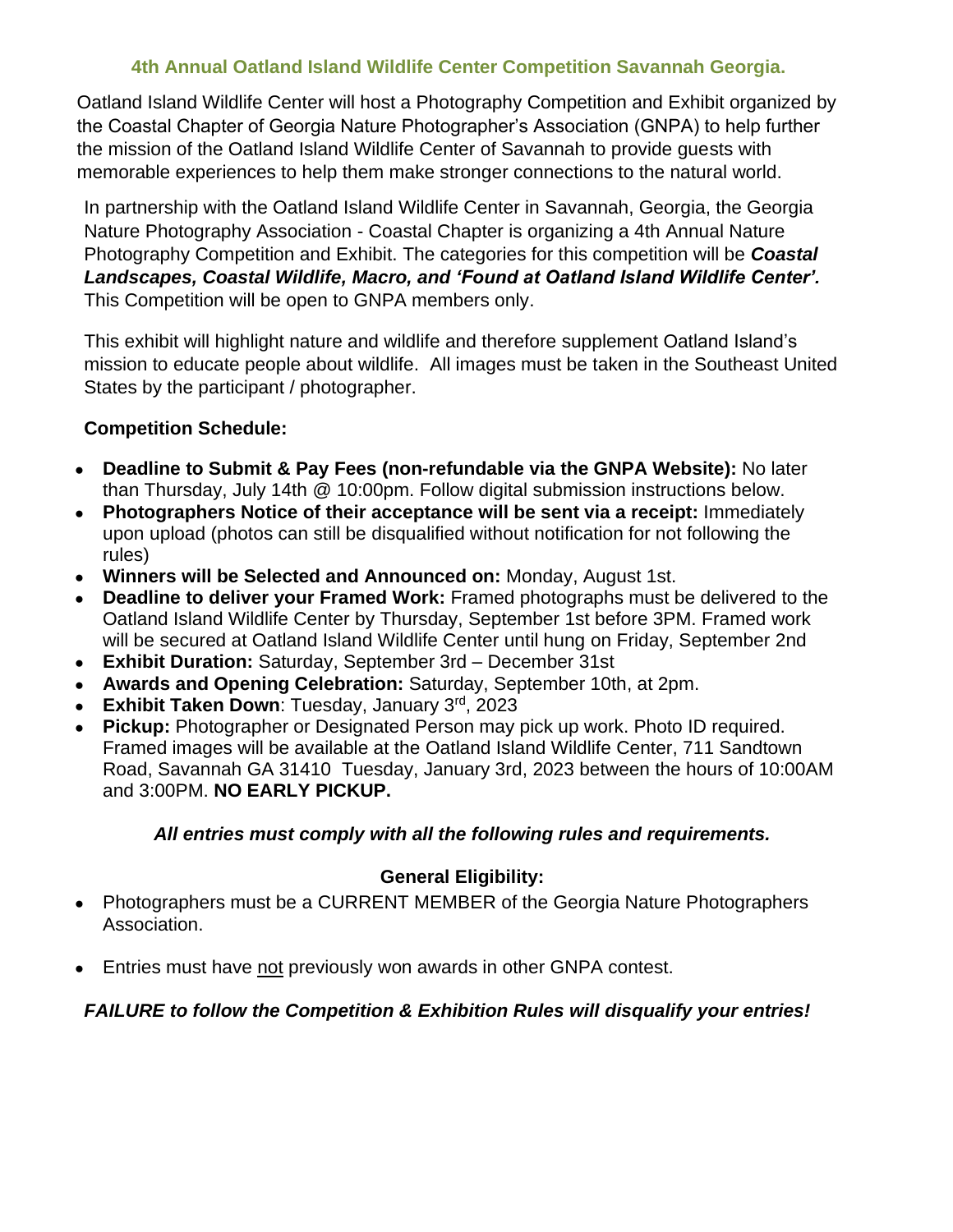# **Entry Fees**

# *Fee are Non-Refundable.*

- **1. GNPA members only**.
- **2.** Entry Fee of \$5.00 per image.
- **3.** No more than 20 images are allowed from a single photographer with no more than 5 in any single category.

# **Categories for Competition & Exhibition:**

The primary focus and challenge for the exhibit is the emphasis on the Southeastern United States' diversity in nature and wildlife. The image submission categories are:

- **1) Coastal Landscape** Dominant subject must be natural coastal landscapes in the low-lying areas of Southeast Region of the United States. This category may not include manmade objects as a significant part of the image, however, incidental manmade objects such as a fence line, or county dirt or gravel road, old barn in far distance may be accepted.
- 2) **Coastal Wildlife** Dominant subject must be wildlife native to the low-lying areas of the Southeast Region of the United States. All wildlife photographs must be in their natural habitat. No photographs will be accepted of domestic animals or those in captivity in this category. Can include any mammals, birds, reptiles, or insects.
- 3) **Macro** Dominant subject must again be native to the low-lying areas of the Southeast Region of the United States. By definition, a Macro photograph showcases the subject (usually a small subject) larger than life by using extreme close-up photography.
- 4) **Found at Oatland** Photography and Dominant subject must be captured at Oatland Island Wildlife Center. Images can include captive or enclosed wildlife, domestic animals, wild animals or birds, landscapes, and manmade structures.

Any of the above categories may include any type camera or lens, focus-stacking, HDR or other post processing techniques if focus of interest is basically appearing natural and NOT overly processed, overtly stylized, or abstract in appearance unless the effect was done in camera, e.g. intentional camera movement.

**Editing of Photographs:** You may crop and delete objects from the original photograph, but you are not permitted to add any objects to the photograph including a new sky or background. Photographs should be presented as seen when taken.

**NOTE:** Camera equipment used is OPEN and can include the use of Smart Phones & Tablets.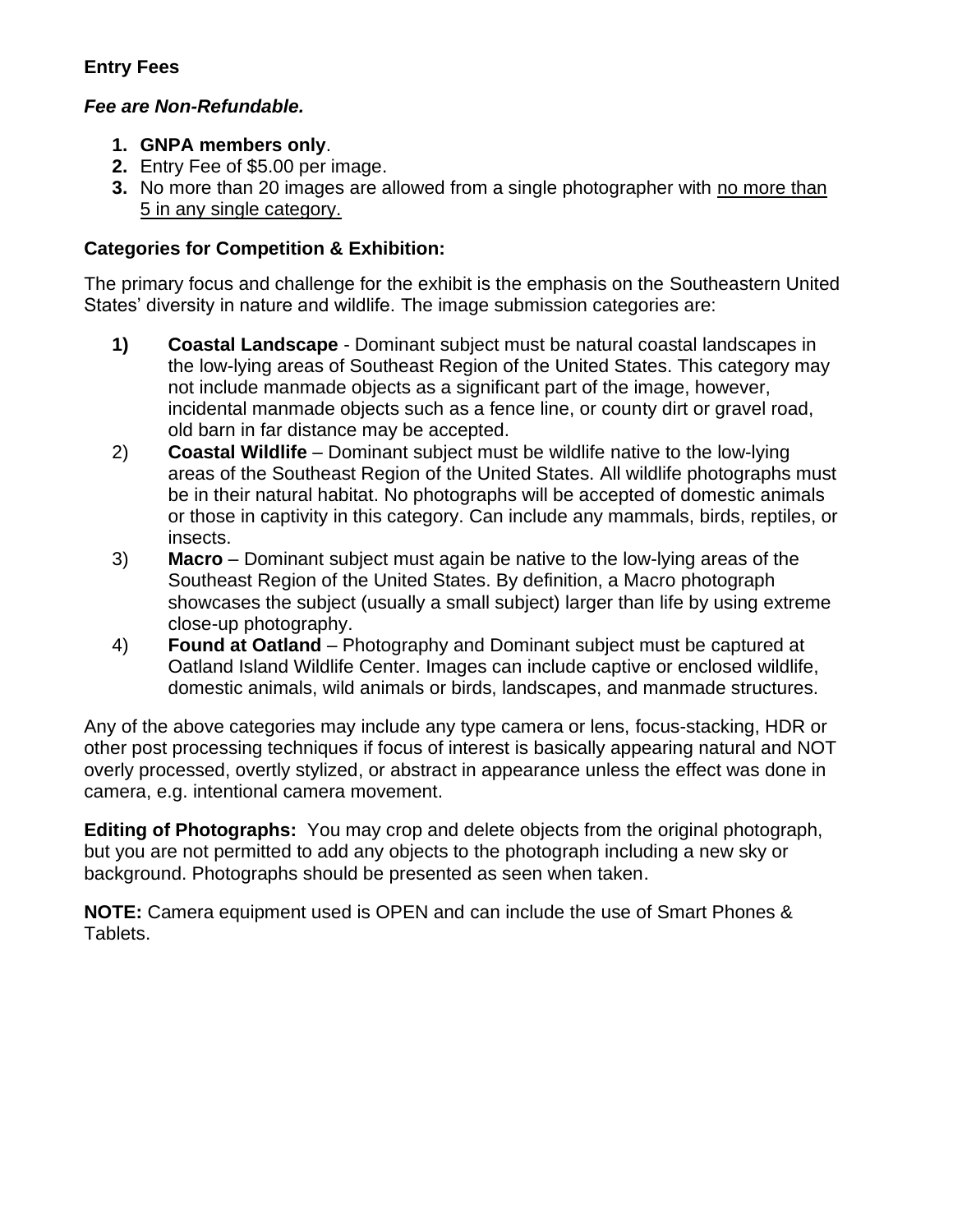# **AWARDS and JUDGING**

Each division by category to be awarded a 1st, 2nd, 3rd place. Judges will select a single overall **Best in Show**. 1st, 2nd, and 3rd Place plus Honorable Mentions in each category are eligible to exhibit in the Oatland Island Wildlife Center gallery. Artists are expected to frame their artwork for exhibit per specification below. Artist will be notified of artwork selected for display by August 1st. All artwork in the exhibit can be sold if the artist chooses to sell their artwork and will be priced according to the artist's instructions. Additionally, the Best in Show winner will receive a \$150 Gift Card for Hunts Photo and the other 1<sup>st</sup> Place winners will receive a \$50 Gift card for Hunts Photo.

**How the photographs will be juried:** All submissions will be judged by a select group of judges based on the photographic merits, technique and creativity for each category to determine the various Awards. Judges and their credentials to be announced later.

# **SUBMITTING ENTRIES**

**Electronic Submission** – Entries will be submitted through the GNPA website. Login and follow the link on the Member Home Page.

## **Deadline to submit these entries is Thursday, July 14th @ 10:00pm.**

- Entries must be in jpg format. Use a Maximum of 1200 pixels on the longest side.
- Individual files should not exceed 1 MB in size.
- **Information on each digital file name must include Category Name, Title, and Photographer Name as shown below.**

**Notice of Acceptance** - A receipt will be automatically sent to entrants.

**IMPORTANT: Name each of your electronic files individually and each must be named according to the following and separated with an '\_'underscore with no spaces or special characters or punctuation like apostrophes, etc.**

- Category Name
- Title of Photograph
- Photographer Name

#### **File name example:**

## **Landscape\_Moving Water\_Bill Brown.jpg**

- Category = "Landscape"
- "Moving Water" is the Title of Photograph
- "Bill Brown" is the photographer's name *For reference, Category Choices are:*

Landscape Wildlife Macro OIWC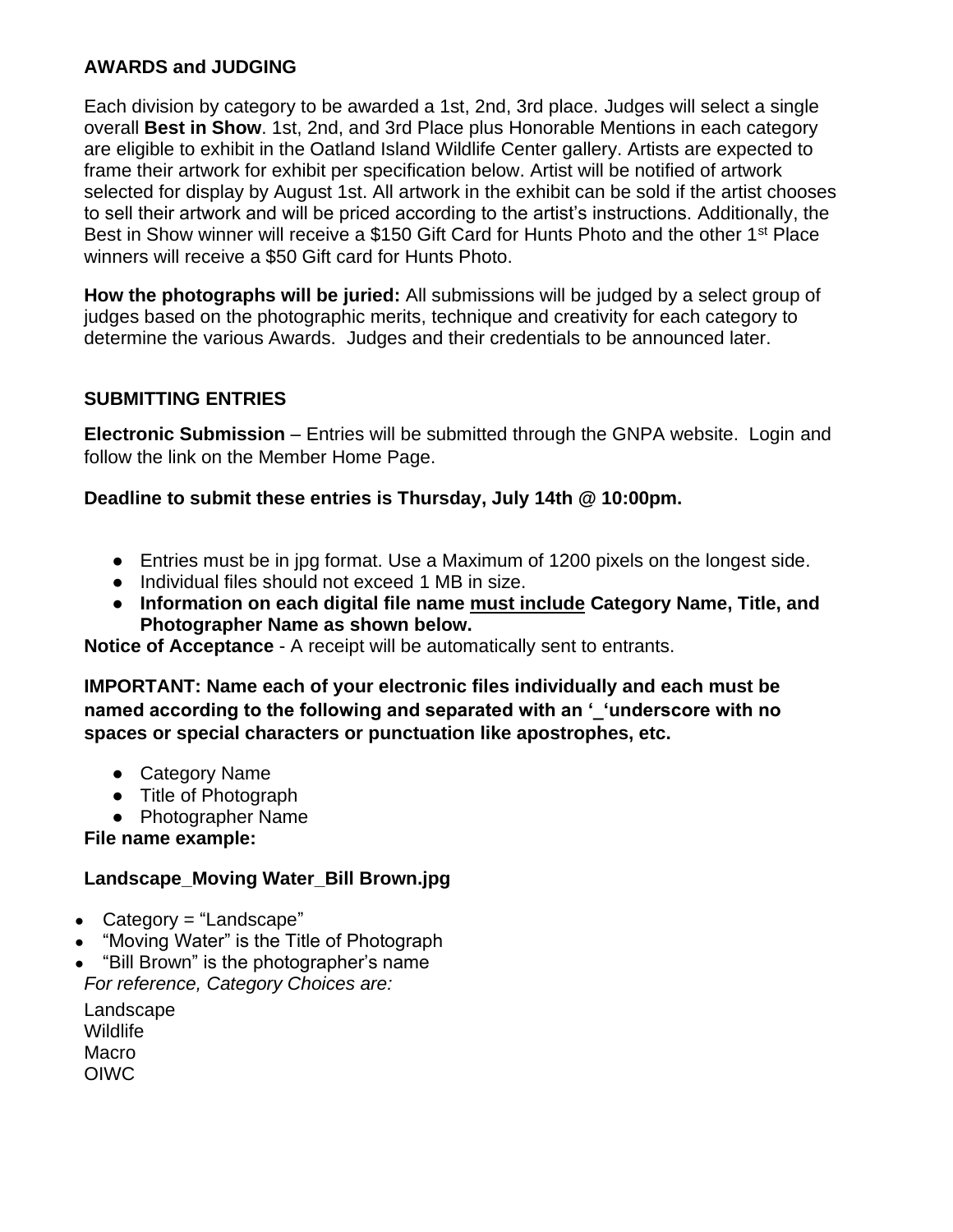# **FRAMING REQUIREMENTS**

**Framing & Mat Requirements –** All winning and selected entries will be Framed and Matted in order to be hung in the exhibit. Black Frame can be no more than 1.5" wide. White Mat is required and can be from 1.5" - 3" wide. The use of matting should be to enhance your entries and not distract from it. Acrylic is to be used and NOT GLASS for safety reasons. See www.framedestination.com or www.frameusa.com for online sources if needed.

**Maximum/Minimum outside dimensions** of frame cannot exceed 20"x26" and minimum outside dimensions must NOT be less than 16" inches on horizontal side.

**All prints must be delivered in ready to hang condition** using wire and eyelets. The top of the wire must be at least 2 inches below the top of the frame so that it does not show.

Winning and Selected entries will be hung using a double hanger hook.

**Photographs may be shown as 'For Sale'. If the artwork is sold during the exhibit, the photographer will be notified of the potential buyers contact information.** 

**All sales will be between the buyer and the photographer. The photographer will have the option of providing the buyer with a duplicate copy of the displayed photograph and frame at the time of the sale or delivering the displayed photograph after it is retrieved at the close of the photography exhibit display at Oatland Island Wildlife Center.**

**After the sale the photographer will send a check for 25% of the sale price made out to Friends of Oatland Island Wildlife Center, to the Attention of Heather Merbs, 711 Sandtown Road, Savannah, GA. 31410.** 

**Once photograph is sold notify Carol Suttle at (912) 395-1516 or Carol.Suttle@sccpss.com to mark it SOLD.**

**Delivery** - Framed images to be delivered in person to the Oatland Island Wildlife Center,711 Sandtown Road, Savannah, GA 31410 to the Attention of Carol Suttle, Photography Exhibit, No earlier than Monday, August 15th, 10:00AM and no later than Thursday, September 1st @ 4:00PM.

Framed images to be shipped to the Oatland Island Wildlife Center (same address as above) must arrive no earlier than said dates above. Shipped images should be accompanied with a paid return shipping label and the packing it is shipped in should be sturdy enough to be used for return shipping.

**Insurance** - It is the responsibility of the photographer/participant to provide insurance coverage, if they choose to do so, for their framed images while on display.

**Pick up** - Images will only be released to the photographer/participant (as identified by a photo ID). All artwork must be picked up during the date and time listed. It is the responsibility of the photographer/participant to arrange their own pick up or return shipping.